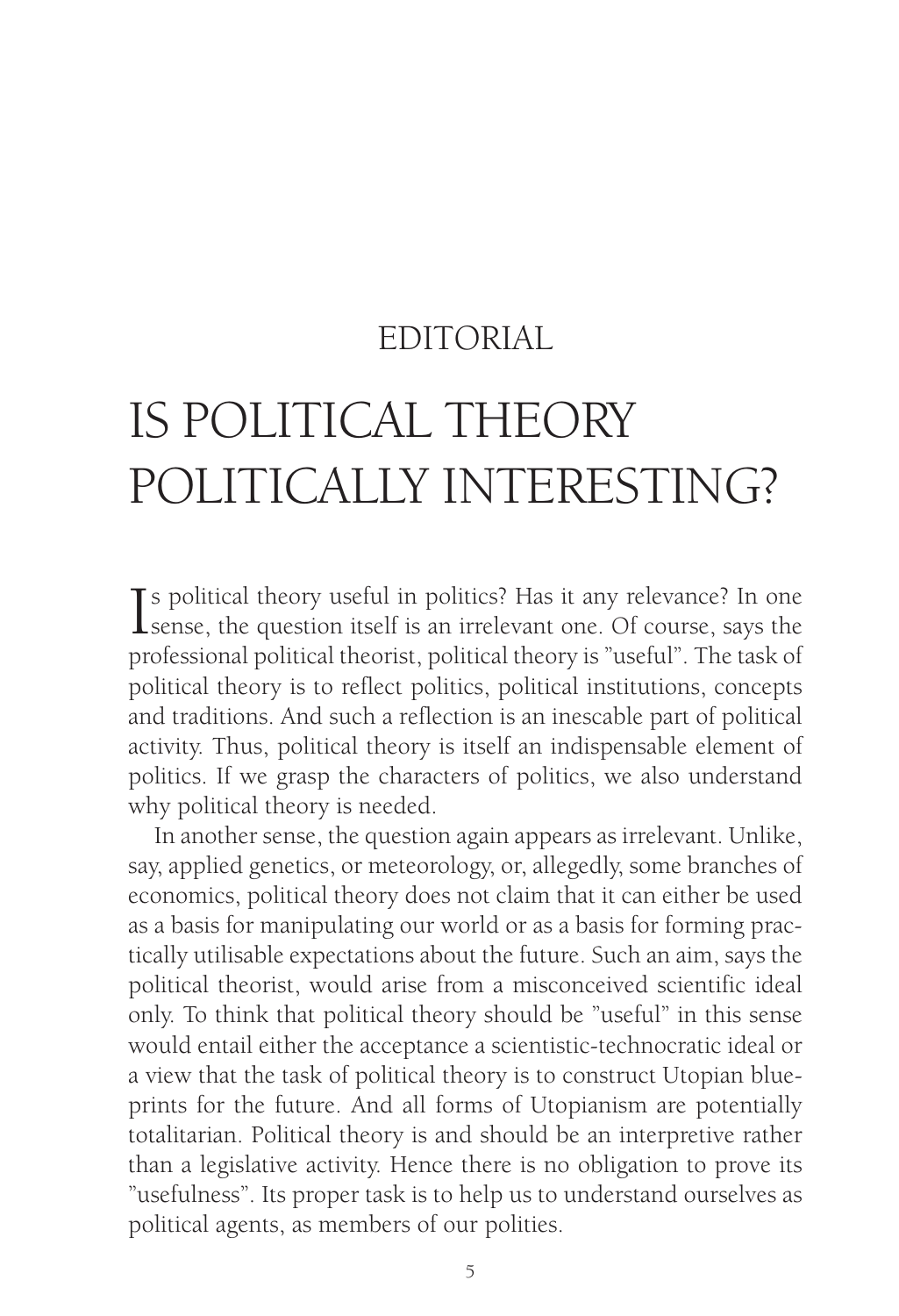#### **EDITORIAL**

But one may accept these replies and still insist in asking the question. Consider the European integration process and the recent debates on an European constitution, and, more generally, on the future development of the political institutions of the European Union. During the first forty years, the European institutions have developed more or less in a theoretical vacuum. The guiding philosophy of the European integration has been an apolitical functionalist view of society. The establishment of a common currency, for example, was generally seen as a purely economic matter; the only theoretical arguments for or against it presented in the discussion were economic ones. In truth, of course, the decision was highly political.

Generally, the discussion on the fate of the Union is still conducted in pragmatic terms, especially in the newcomer countries like Finland. And this, I think, constitutes a genuine problem. Instead of asking "Is political theory useful?" we may ask "Is political theory *interesting*?" Is it interesting, for example, in the sense that it is able to provide us interpretations that would help us Euro-citizens to orientate in this political maze called the Europe? True, there is a growing stock of empirical and legal studies on the political institutions of the Union. But do we have any interesting political *theory*?

Partly, the problem reflects the state-centered tradition of the European political theory. Our dominant political theories have had very little to say about politics that is not confined to the level of the sovereign nation state, about politics at the supra-national or subnational levels. If the study of political thought is fundamentally (not exclusively), a historical discipline, it seems to be doomed to remain as a prisoner of this one-sidedness of its own past. (Economic theory, as a contrast, has transgressed the limits of the state from the start.) Nevertheless, some theoretical traditions have not exclusively limited themselves at the level of national politics. For example, the early "federalist" theory of Johannes Althusius, the French 19th century federalism, and the early British pluralisms of Figgis, Cole, and Laski focused on the "local" as well as on the "international"1 . And there certainly are untapped resources in the political traditions of smaller European countries, e.g. in countries with federal traditions (like The Netherlands or Switzerland), or in countries where the formation of national identities has preceded the formation of state institutions (like Finland).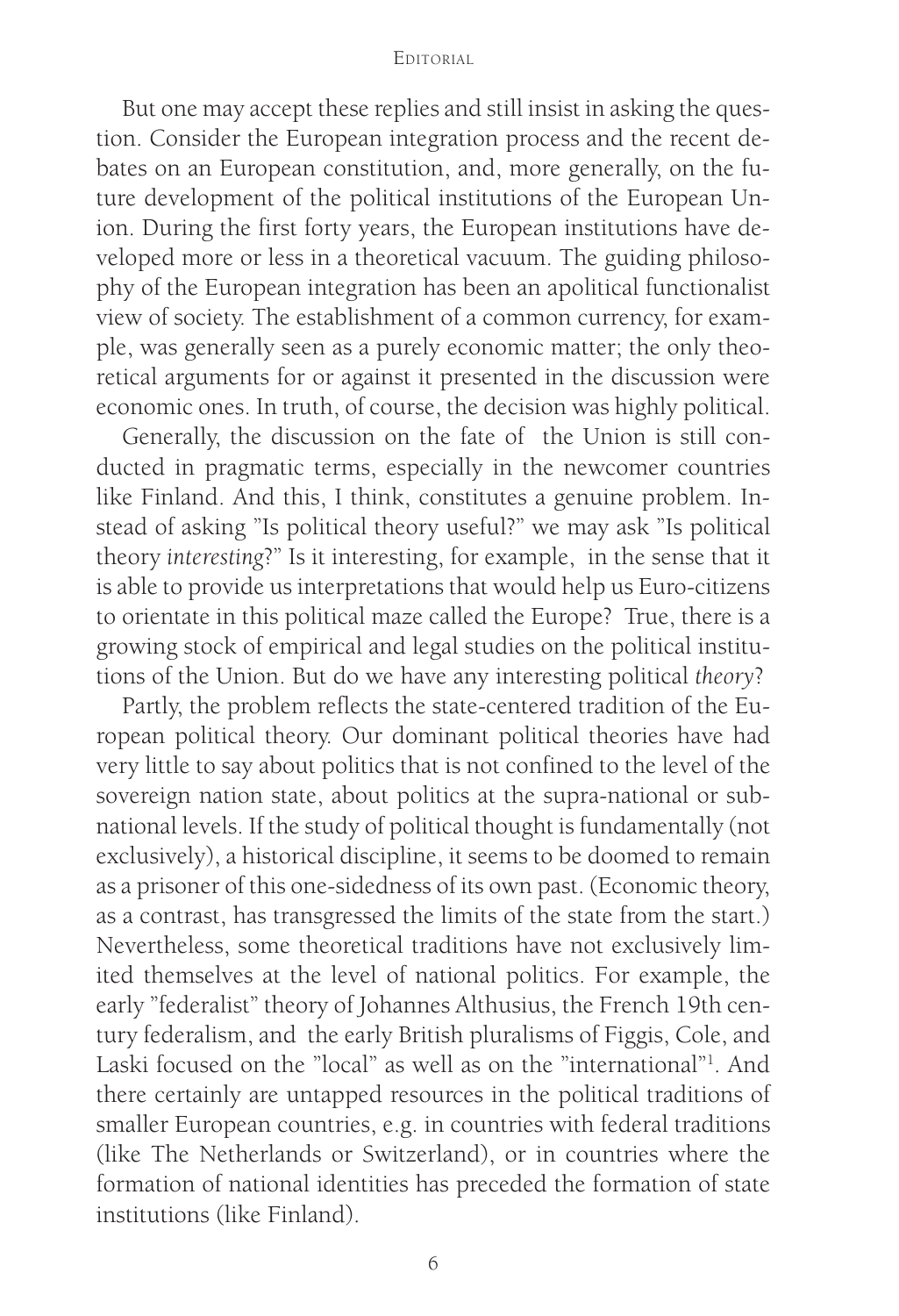Or, take more specific problems like the majority rule, the nature of representation, the role of courts, or the role of the executive power in the European institutions. These issues are central in shaping the emerging constitutional structure of the Union – whether the outcome will be called a "federation" or not is a secondary matter. In all these issues, the European constitutional history provides us interesting precendents and parallels, and there are extensive discussions on these issues in the national political traditions. To take an example, one of the innovative attempts to conceptualize the future of the European union is Neil MacCormick's proposal that the heuristic model for the European constitution should be the 18th century idea of a "balanced constitution" rather than a democratic nationstate. Symptomatically, Professor MacCormick is not only a brilliant legal and political theorist but also a member of the European Parliament $2$ 

Here, we may feel certain envy when watching the Americans. In the United States, we may say, the political theory *has* always been " interesting" in the sense that it has always been intimately connected with the constitutional development of the republic. The "more perfect Union" was created in philosophical debates, and the American political theory is largely an attempt to interprete the nature of it. Discussions which, only some ten years ago, looked as parochial from the European point of view, may have gained new relevance now. Still, in one sense the US-American theoretical discussion remains parochial. The leading contemporary American political theorists tend – with some exceptions – to share the presupposition made explicite by John Rawls: the public reason of a society is articulated by its Supreme Court. The US-American constitutional political theory is court-centered. Those who, like Jeremy Waldron, emphasize "the dignity of legislation" are a minority.

I may summarize my idea by saying that what we Euro-citizens need is new views, arguments, and theories about (NB. not the theo*ry* of) about representation and representative institutions. For me, it seems clear that our current notion of democracy, born and grown in the framework of the nation-state, is not directly applicable to supra-national units like the Union. For example, "global democracy" is a highly problematic notion. Paradoxically, a political theory which ignore these issues by sticking to the existing traditions actu-